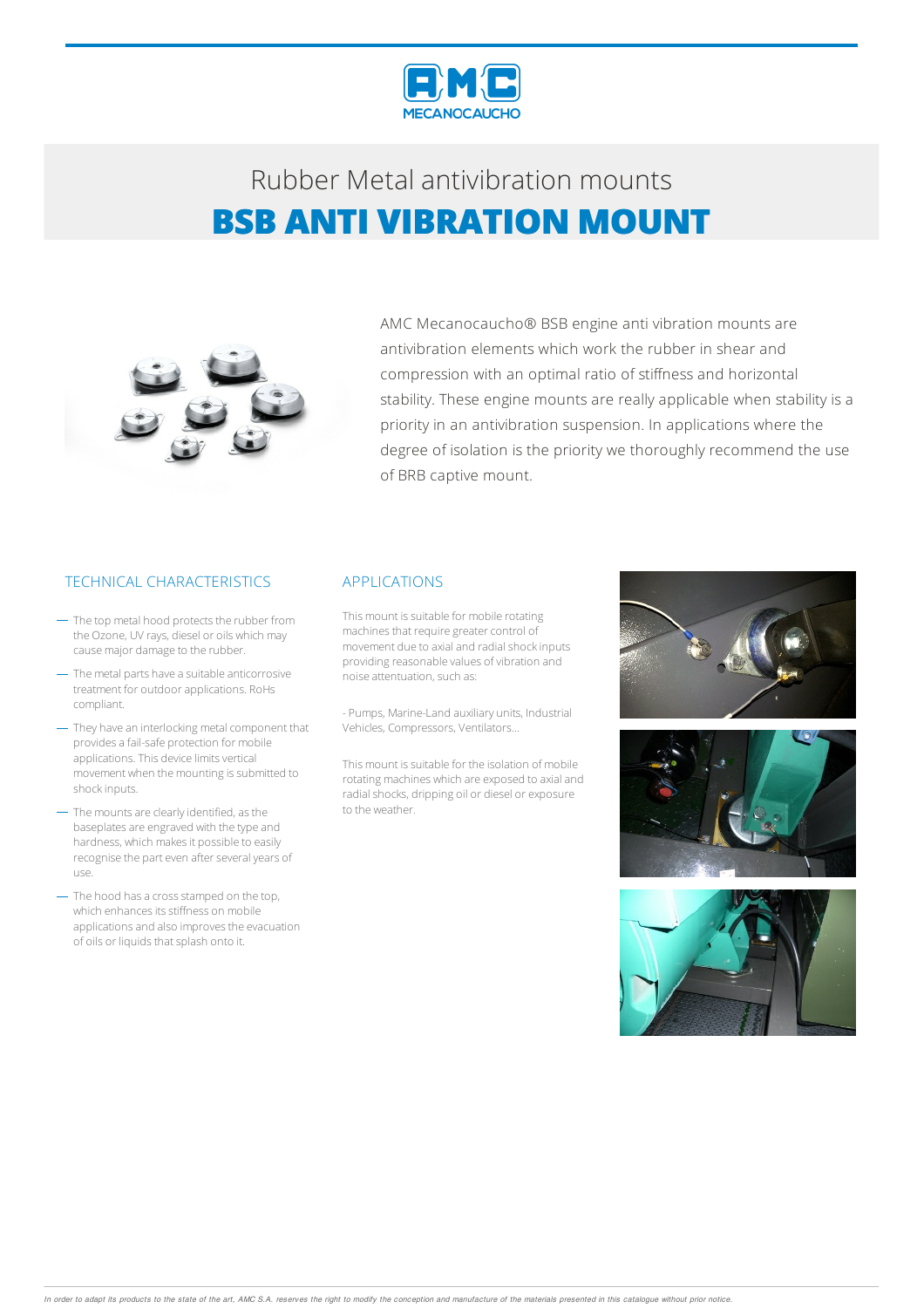

DRAWINGS



| <b>Type</b>       | $\overline{A}$<br>(mm.) | B<br>(mm.) | C<br>(mm.) | D <sub>1</sub><br>(Min.) | D <sub>2</sub><br>(Max.) | E<br>(mm.) | F<br>(mm.) | $\mathsf{G}$<br>(mm.) | Weight<br>$(g\bar{r})$ | Load<br>(kg.) | <b>Shore</b> | Code   |        |
|-------------------|-------------------------|------------|------------|--------------------------|--------------------------|------------|------------|-----------------------|------------------------|---------------|--------------|--------|--------|
|                   |                         |            |            |                          | 90,5                     | 110        | 9          | 2,5                   | 235                    | 70            | 40 Sh        | 135106 |        |
| <b>BSB 60</b>     | 64                      | 35         | $M-10$     | 76,5                     |                          |            |            |                       |                        | 130           | 50 Sh        | 135109 |        |
|                   |                         |            |            |                          |                          |            |            |                       |                        | 170           | 60 Sh        | 135107 |        |
|                   |                         |            |            |                          |                          |            |            |                       |                        | 245           | 70 Sh        | 135108 |        |
|                   | 78                      | 31         | $M-10$     | 108,2                    | 111,2                    | 130        | 9,2        | 3                     |                        | 110           | 40 Sh        | 135261 |        |
| <b>BSB 80 M10</b> |                         |            |            |                          |                          |            |            |                       | 355                    | 161           | 50 Sh        | 135262 |        |
|                   |                         |            |            |                          |                          |            |            |                       |                        | 231           | 60 Sh        | 135263 |        |
|                   |                         |            |            |                          |                          |            |            |                       |                        | 300           | 70 Sh        | 135264 |        |
|                   | 78                      | 31         |            |                          |                          |            |            |                       |                        |               | 110          | 40 Sh  | 135265 |
| <b>BSB 80 M12</b> |                         |            | $M-12$     | 108,2                    | 111,2                    | 130        | 9,2        | 3                     | 351                    | 161           | 50 Sh        | 135266 |        |
|                   |                         |            |            |                          |                          |            |            |                       |                        | 231           | 60 Sh        | 135267 |        |
|                   |                         |            |            |                          |                          |            |            |                       |                        | 300           | 70 Sh        | 135268 |        |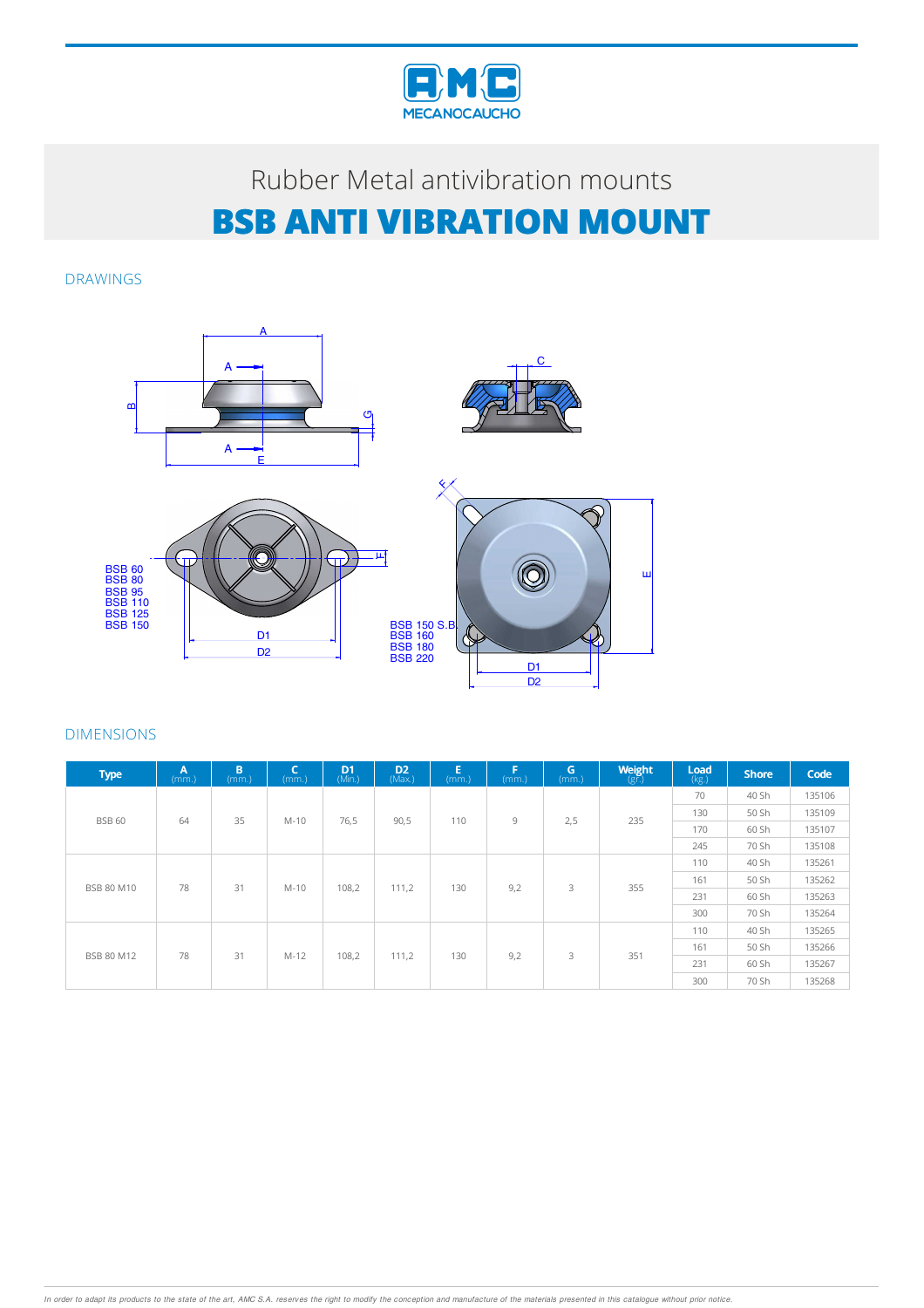

DRAWINGS



| <b>Type</b>       | A<br>(mm.) | B<br>(mm.) | C<br>(mm.) | D <sub>1</sub><br>(Min.) | D <sub>2</sub><br>(Max.) | E.<br>(mm.) | F<br>(mm.) | G<br>(mm.) | <b>Weight</b><br>$(g\bar{f})$ | Load<br>(kg.) | <b>Shore</b> | Code   |
|-------------------|------------|------------|------------|--------------------------|--------------------------|-------------|------------|------------|-------------------------------|---------------|--------------|--------|
|                   |            |            |            |                          | 126,4                    | 150         | 10         | 3          | 488                           | 180           | 40 Sh        | 135311 |
| <b>BSB 95 M10</b> | 92         | 34         | $M-10$     | 122                      |                          |             |            |            |                               | 230           | 50 Sh        | 135312 |
|                   |            |            |            |                          |                          |             |            |            |                               | 270           | 60 Sh        | 135313 |
|                   |            |            |            |                          |                          |             |            |            |                               | 330           | 70 Sh        | 135314 |
|                   | 92         | 34         | $M-12$     | 122                      | 126,4                    | 150         | 10         | 3          | 488                           | 180           | 40 Sh        | 135315 |
| <b>BSB 95 M12</b> |            |            |            |                          |                          |             |            |            |                               | 230           | 50 Sh        | 135316 |
|                   |            |            |            |                          |                          |             |            |            |                               | 270           | 60 Sh        | 135317 |
|                   |            |            |            |                          |                          |             |            |            |                               | 330           | 70 Sh        | 135318 |
|                   | 106        | 37         | $M-12$     |                          | 150                      | 175         |            |            |                               | 250           | 40 Sh        | 135335 |
| BSB 110 M12       |            |            |            | 137                      |                          |             | 13         | 3          | 785                           | 350           | 50 Sh        | 135336 |
|                   |            |            |            |                          |                          |             |            |            |                               | 450           | 60 Sh        | 135337 |
|                   |            |            |            |                          |                          |             |            |            |                               | 550           | 70 Sh        | 135338 |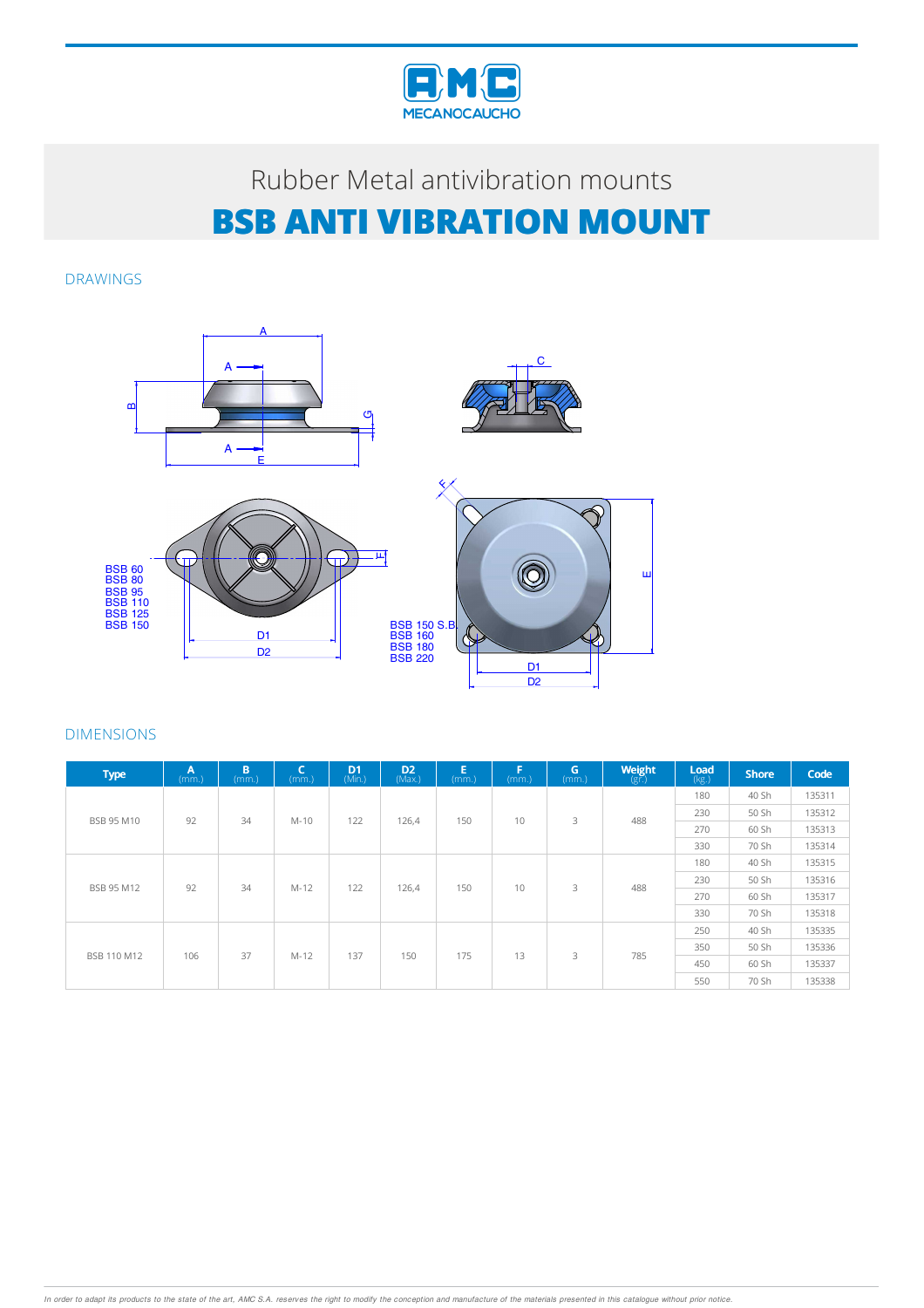

DRAWINGS



| <b>Type</b>    | A<br>(mm.) | B<br>(mm.) | $\mathsf{C}$<br>(mm.) | D <sub>1</sub><br>(Min.) | D <sub>2</sub><br>(Max.) | E.<br>(mm.) | F<br>(mm.) | G<br>(mm.)     | Weight<br>$(g\bar{r})$ | Load<br>(kg.) | <b>Shore</b> | Code   |
|----------------|------------|------------|-----------------------|--------------------------|--------------------------|-------------|------------|----------------|------------------------|---------------|--------------|--------|
|                |            |            |                       |                          |                          | 13<br>175   |            | 3              | 785                    | 250           | 40 Sh        | 135150 |
| BSB 110 M16    | 106        | 37         | M-16                  | 137                      | 150                      |             |            |                |                        | 350           | 50 Sh        | 135151 |
|                |            |            |                       |                          |                          |             |            |                |                        | 450           | 60 Sh        | 135152 |
|                |            |            |                       |                          |                          |             |            |                | 550                    | 70 Sh         | 135153       |        |
|                | 123        | 43         | M-16                  | 154                      | 162                      | 190         | 14         |                | 1109                   | 450           | 40 Sh        | 135351 |
| <b>BSB 125</b> |            |            |                       |                          |                          |             |            | $\overline{4}$ |                        | 550           | 50 Sh        | 135352 |
|                |            |            |                       |                          |                          |             |            |                |                        | 690           | 60 Sh        | 135353 |
|                |            |            |                       |                          |                          |             |            |                |                        | 900           | 70 Sh        | 135354 |
|                |            | 49<br>155  | M-16                  |                          | 132                      | 164         |            |                | 2060                   | 750           | 40 Sh        | 135371 |
| BSB 150 B.C.   |            |            |                       | 125                      |                          |             |            | $\overline{4}$ |                        | 950           | 50 Sh        | 135372 |
|                |            |            |                       |                          |                          |             | 14,5       |                |                        | 1300          | 60 Sh        | 135373 |
|                |            |            |                       |                          |                          |             |            |                |                        | 1650          | 70 Sh        | 135374 |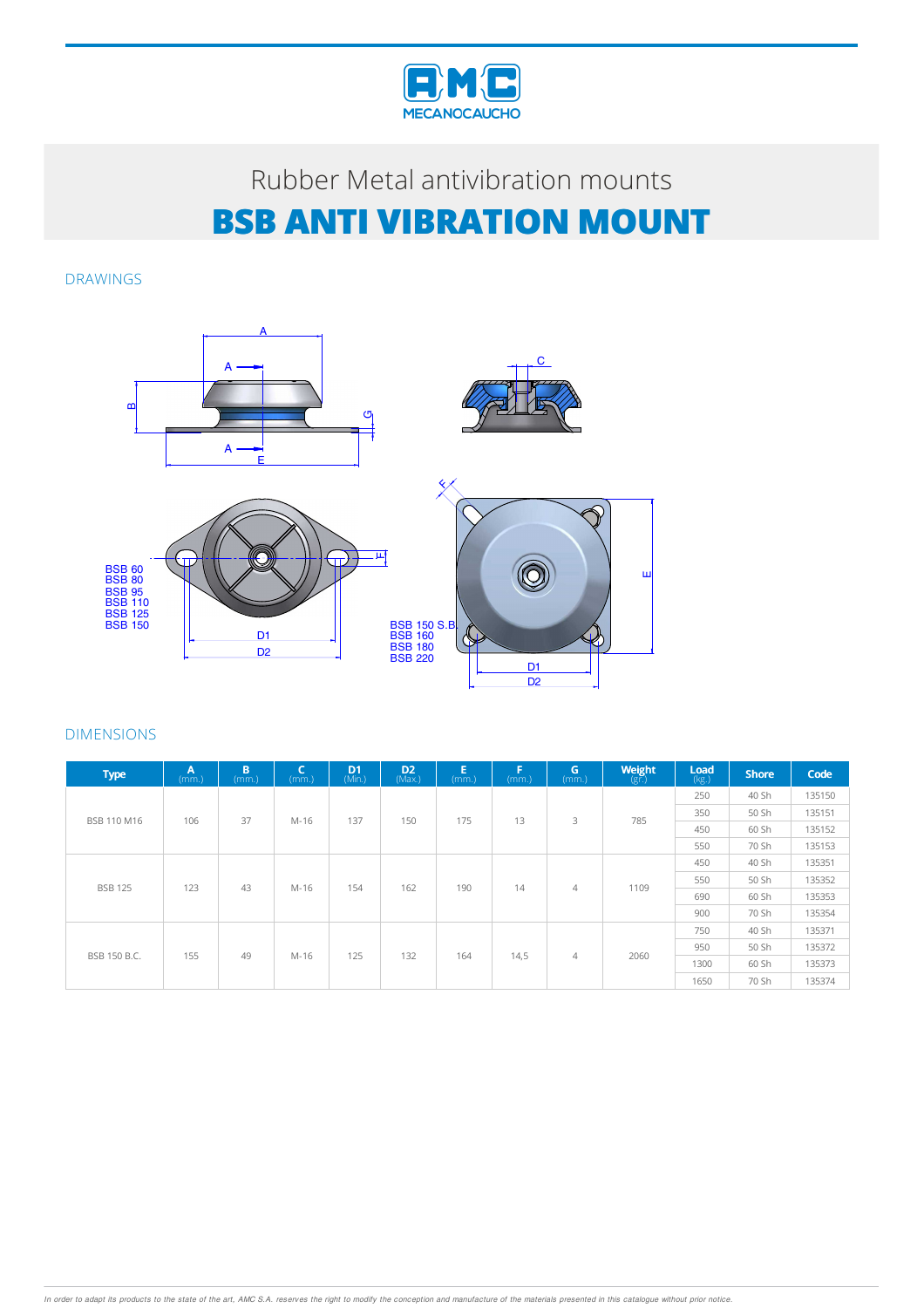

DRAWINGS



| <b>Type</b>           | $\overline{A}$<br>(mm.) | B.<br>(mm.) | $\mathsf{C}$<br>(mm.) | D <sub>1</sub><br>(Min.)            | D <sub>2</sub><br>(Max) | E.<br>(mm.) | p.<br>(mm.)            | G.<br>(mm.)    | <b>Weight</b><br>$(g\vec{r})$ | Load<br>(kg.) | <b>Shore</b> | Code   |
|-----------------------|-------------------------|-------------|-----------------------|-------------------------------------|-------------------------|-------------|------------------------|----------------|-------------------------------|---------------|--------------|--------|
| <b>BSB 150</b><br>155 |                         |             |                       |                                     |                         |             | 14,5<br>$\overline{4}$ |                | 1818                          | 750           | 40 Sh        | 135361 |
|                       |                         | 49          | M-16                  | 176                                 | 188                     | 218         |                        |                |                               | 950           | 50 Sh        | 135362 |
|                       |                         |             |                       |                                     |                         |             |                        |                |                               | 1300          | 60 Sh        | 135363 |
|                       |                         |             |                       |                                     |                         |             |                        |                |                               | 1650          | 70 Sh        | 135364 |
|                       |                         |             | 57<br>M-20            | 140                                 | 140                     | 170         | 14,5                   | $\overline{4}$ | 2200                          | 900           | 40 Sh        | 135381 |
| <b>BSB 160</b>        | 155                     |             |                       |                                     |                         |             |                        |                |                               | 1200          | 50 Sh        | 135382 |
|                       |                         |             |                       |                                     |                         |             |                        |                |                               | 1600          | 60 Sh        | 135383 |
|                       |                         |             |                       |                                     |                         |             |                        |                |                               | 2300          | 70 Sh        | 135384 |
|                       |                         |             |                       |                                     |                         |             |                        |                |                               | 1300          | 40 Sh        | 135181 |
| <b>BSB 180</b>        | 180                     | 67          |                       | 163<br>192<br>$M-20$<br>149<br>14,5 | $\overline{4}$          |             | 1750                   | 50 Sh          | 135184                        |               |              |        |
|                       |                         |             |                       |                                     |                         |             |                        |                | 3800                          | 2100          | 60 Sh        | 135182 |
|                       |                         |             |                       |                                     |                         |             |                        |                |                               | 2900          | 70 Sh        | 135183 |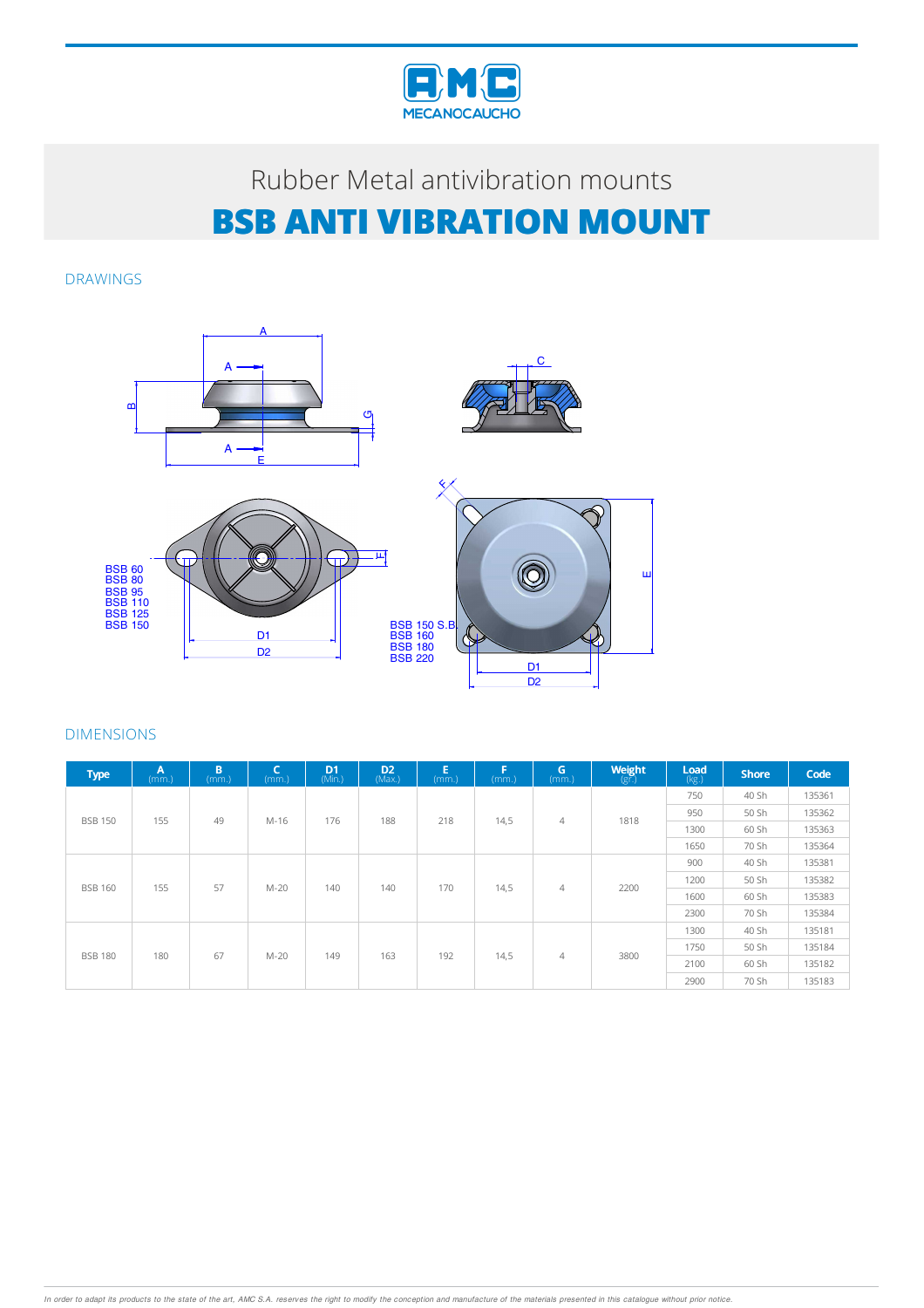

DRAWINGS



| <b>Type</b>    | (mm.) | (mm.) | (mm)   | D <sub>1</sub><br>(Min.) | D <sub>2</sub><br>(Max.) | (mm.) | (mm.) | lG,<br>(mm.) | Weight<br>(gr.) | Load<br>(kg.) | <b>Shore</b> | Code   |
|----------------|-------|-------|--------|--------------------------|--------------------------|-------|-------|--------------|-----------------|---------------|--------------|--------|
| <b>BSB 220</b> | 225   | 105   | $M-24$ | 180                      | 180                      | 220   | 19    |              | 6716            | 2500          | 40 Sh        | 135301 |
|                |       |       |        |                          |                          |       |       |              |                 | 3200          | 50 Sh        | 135302 |
|                |       |       |        |                          |                          |       |       |              |                 | 4000          | 60 Sh        | 135303 |
|                |       |       |        |                          |                          |       |       |              |                 | 5000          | 70 Sh        | 135304 |